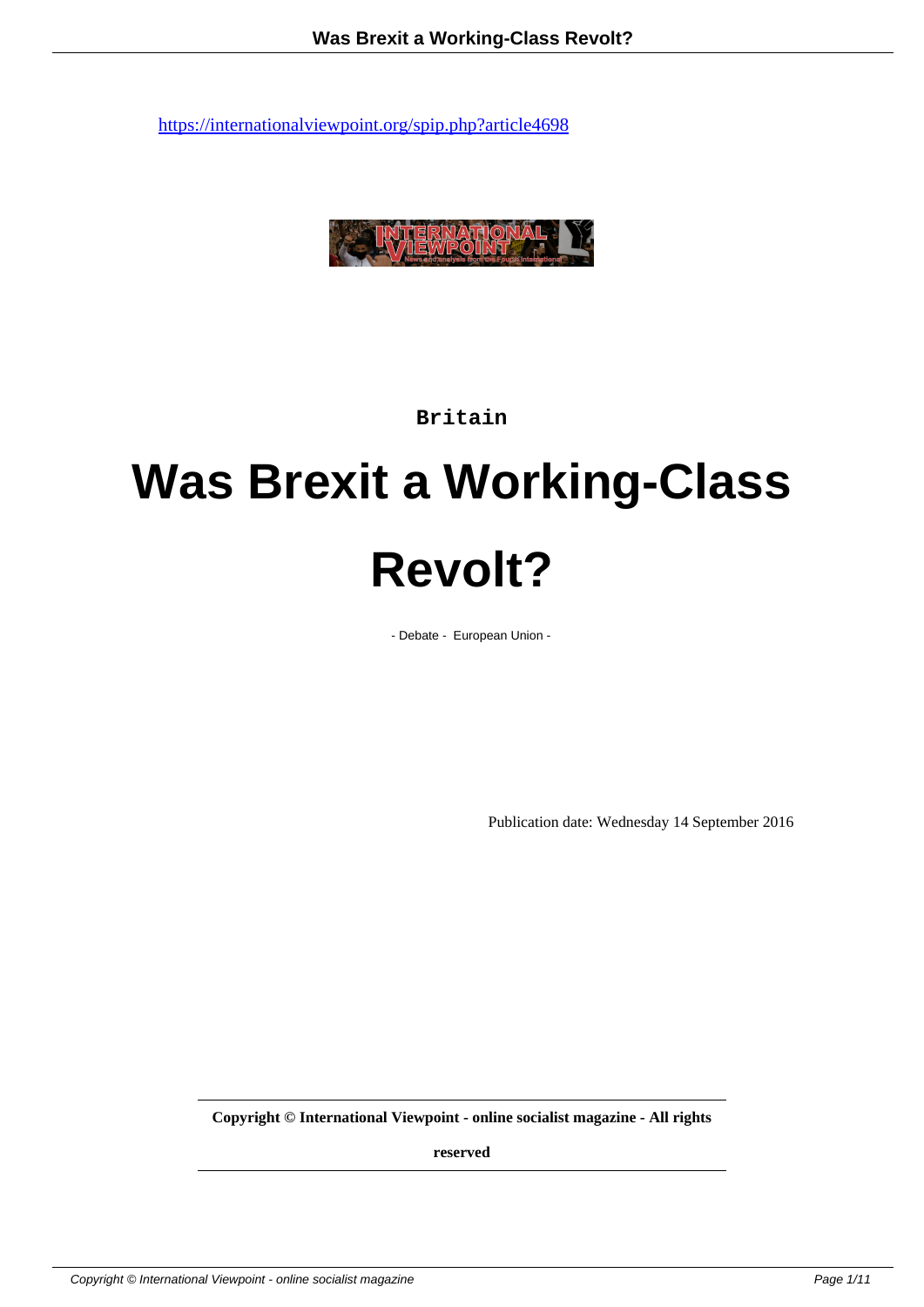**On June 23, the British electorate voted to leave the European Union (EU) by 17,4120,742 (52%) to 16,141,241 (48%) with a high turnout of 72%. The referendum gave voters the simple choice of whether the UK should "Leave" or "Remain" in the EU. It was called by Conservative Prime Minister David Cameron, as a result of pressure from "Eurosceptic" Tory (Conservatives) Members of Parliament (MPs) and the growing right-wing, anti-EU, anti-immigrant United Kingdom Independence Party (UKIP, pronounced U-kip).**

Although the Conservatives split between Remain and Leave factions, most of the other parties supported Remain. [ 1] Cameron and most politicians assumed a Remain victory. Instead a significant majority voted for Brexit (Britain + exit), as leaving the EU has become known.

[F](#nb1)rom left to right, many have seen the large working-class vote for "Brexit" as a revolt against the elites responsible for the devastation of many working class communities and who have ignored the plight of the victims. On the left the British Socialist Workers Party weekly paper Socialist Worker declared the vote "A Revolt Against the Rich," while the right-wing tabloid Daily Mail crowed that June 23 "was the day the quiet people of Britain rose up against an arrogant, out-of-touch political class and a contemptuous Brussels elite."

That working-class people feel anger at these conditions and the politicians who are partly responsible for them is beyond doubt. That the EU referendum was a rare chance to stick it to the politicians in Westminster and "elites" in general also seems clear. But the forces that have left so many working-class communities without work or hope go back at least to the Thatcher era when mines were closed, shipyards and steel mills abandoned, council (public) housing sold off and "home grown" neoliberalism introduced with no intervention from the then European Economic Community.

This reality, of course, was largely absent from the current debate since both sides harbored some of the culprits in these crimes. There is, nevertheless, a strong feeling that Britain's political and social elites have left these communities to rot. The political elites who bear responsibility for this and who are the objects of frustration and anger today, however, are typically beyond the reach of unorganized ordinary people âEuros" insulated by institutions, wealth and/or distance.

More convenient targets are the immigrants who, we are told over and over in the daily press, are flooding the schools, public housing and National Health Service (NHS), "taking our jobs," or alternatively luxuriating on welfare benefits that hard-working people (other than migrant workers, of course) pay for. (Sound familiar?)

These themes, more recently combined with fear of "terrorism" and anti-Muslim rhetoric had already appeared in the 2010 general election and the recent London mayoral contest âEuros" where, in fact, the city elected its first Muslim mayor, Labour candidate Sadiq Khan. The Brexit campaign further mined and encouraged this blame-the-other-victim mindset.

The concerted effort to direct middle- and working-class anger away from the ruling elites began well before the referendum. As Owen Jones wrote in his book The Establishment:

"Ever since Britain was plunged into economic disaster in September 2008, there has been a concerted attempt to redirect people's anger âEuros" both over their own plight, and that of the nation âEuros" away from the powerful.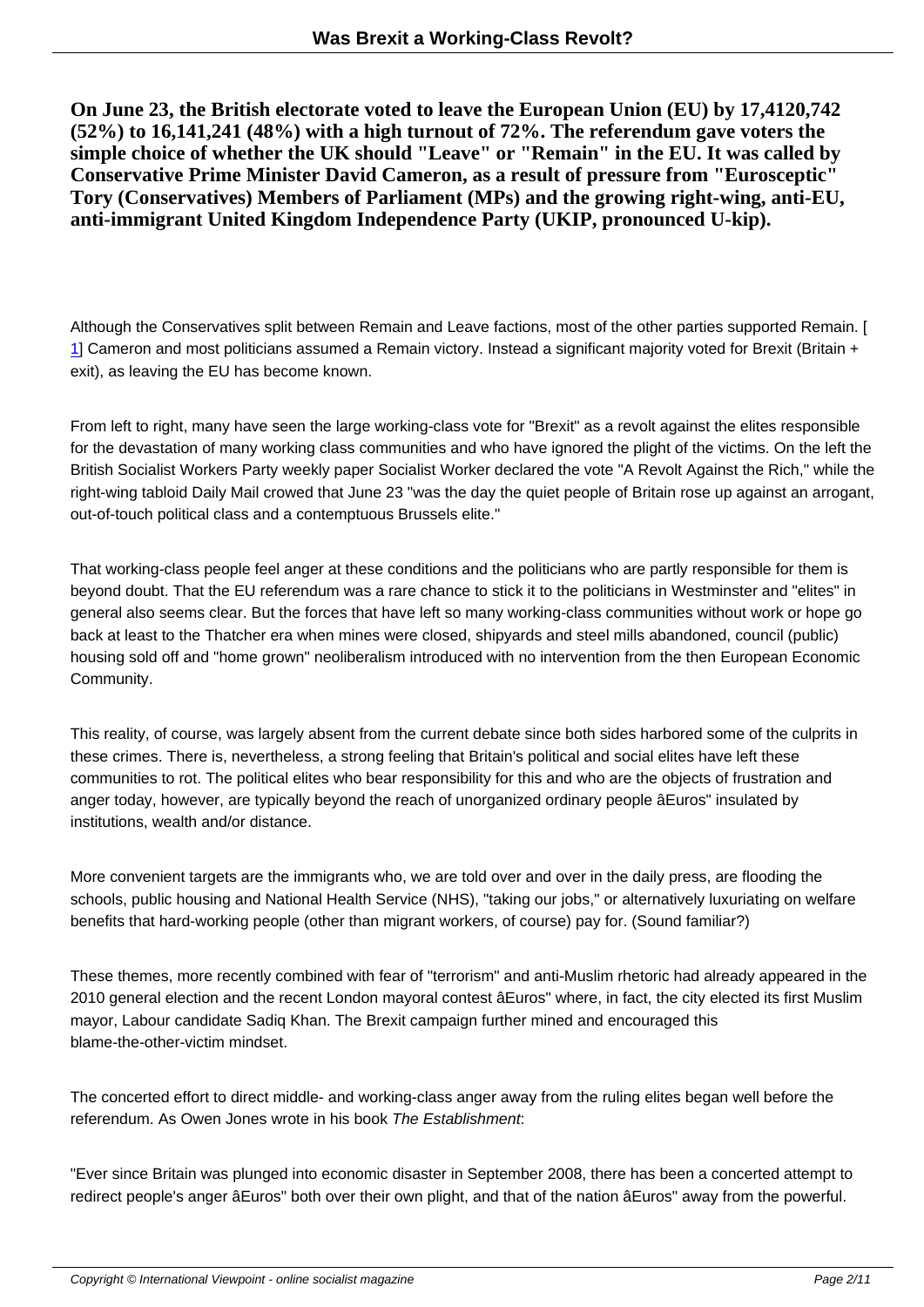Instead, the British public are routinely encouraged to direct their frustrations at other, often more visible, targets, who have long been vilified by elite politicians and the media alike: immigrants, unemployed people, benefit claimants, public sector workers, etc." [2]

The malevolent genius of the Leave campaign was that it managed to go one step further and direct the anger of many previous working-clas[s](#nb2) targets of derision at the even more vulnerable immigrants.

The findings of the major polls taken during and after the referendum vote reveal strong xenophobic and anti-immigrant currents among Leave voters. When asked in the largest poll if they felt something was a force for "good" or "ill," of those Leave voters who answered the question two-thirds thought multiculturalism a "force for ill" and 82% found immigration also "ill." [3]

The YouGov exit poll revealed similar attitudes, though slightly less severe, with 65% of Leave voters saying immigration was "bad" for the country[, w](#nb3)hile 62% of Remain voters thought it "good." Whatever the shortcomings of polls, the margins make it clear that anti-immigration sentiment was a major factor in the Brexit vote and not entirely absent among Remain voters.

Dave Prentice the head of UNISON, the UK's largest public employee union, argued that the entire campaign was "typified by hatred, vitriol and misinformation." Weeks before the vote, Unison condemned the official (mostly Conservative) "Vote Leave" campaign for the "racist, xenophobic rhetoric employed by some leading campaigners for Brexit." This included the claim that Turkey was about to join the EU, meant to stoke anti-Muslim prejudice.

UNISON also condemned UKIP leader Nigel Farage for his "outright racist claim that women are at risk of sexual assaults from immigrants." Almost as outrageous a piece of Brexit campaigning was UKIP's "Breaking Point" poster featuring a photograph of thousands of Middle Eastern migrants âEuros" who were actually trying to enter Eastern Europe, not the UK âEuros" with the slogan "We must break free of the EU and take back control of our borders."

Anti-immigrant hate crimes soared in the wake of the Brexit vote, many directed indiscriminately at non-EU foreigners. Nationally, police reported that hate crimes increased by five times the weekly average in the seven days after the referendum. The Metropolitan police registered nearly 600 such crimes in London alone in the week after the vote.

There have also been demonstrations around the country in support of immigrants and opposed to the hate crimes. Nevertheless, the dramatic post-Brexit rise in anti-immigrant and racist abuse and assaults reported on TV, in the press and by the police, like the pre-Brexit nasty campaigning of UKIP and Tory right-wing demagogues, make it clear that immigration and xenophobia were at the heart of this campaign âEuros" not "democracy vs. Brussels' bureaucracy" or free trade, much less big bucks for the National Health Service (NHS) as the Leave Campaign promised if the UK could stop its payments to the EU.

# **Who Voted for Brexit?**

Who were the Daily Mail's "quiet people of Britain" who voted for Brexit? Of the four nations that make up the UK, England (53.4%) and Wales (52.5%) voted Leave, while Scotland (62%) and Northern Ireland (56%) chose Remain.

London favored Remain by almost 60%, as did other English cities with significant or large working-class populations, including Liverpool, Manchester, Leicester, and Leeds. A couple narrowly squeezed by for one side or the other,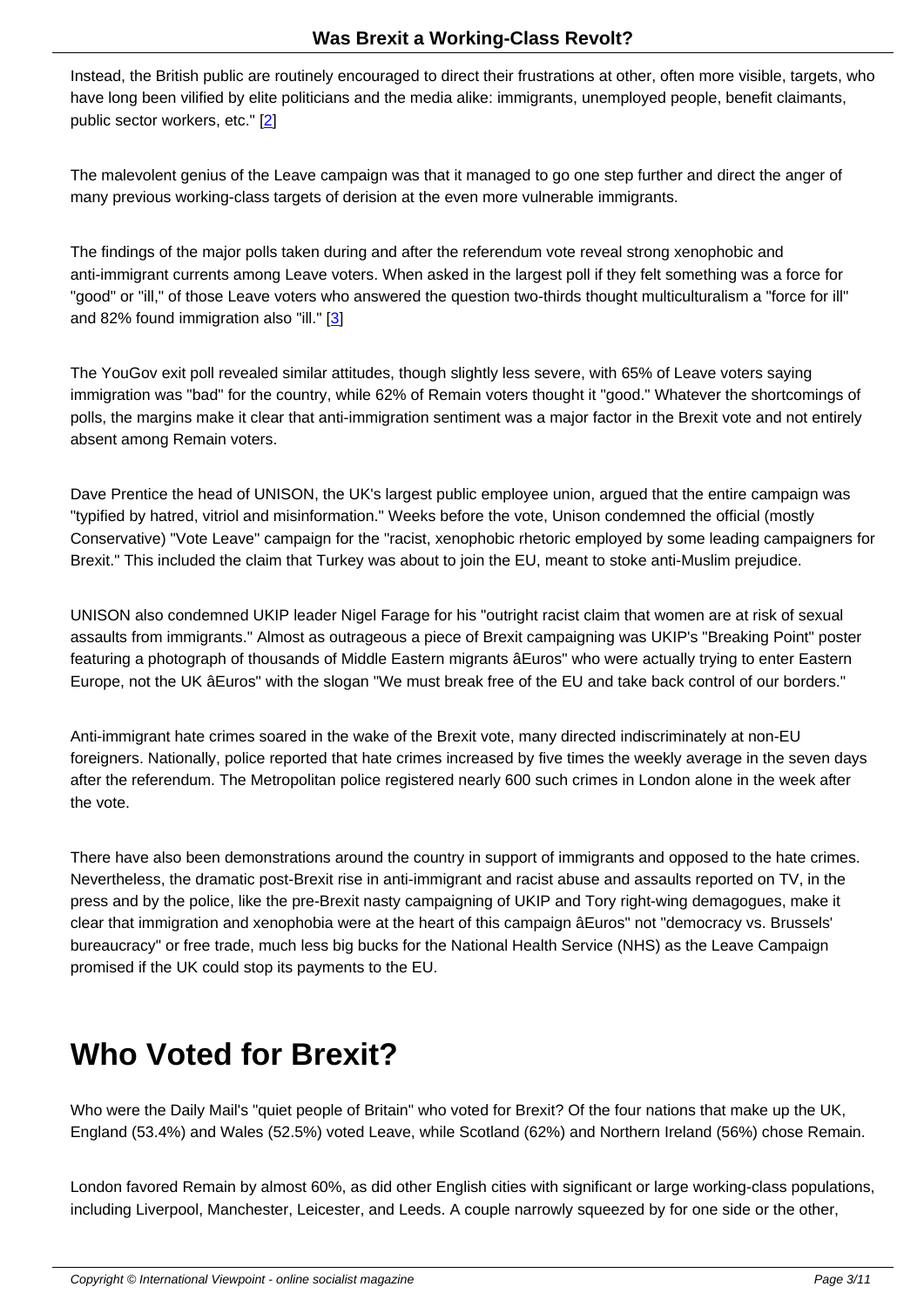such as Newcastle for Remain (50.5%) and Birmingham for Leave (50.4%). Perhaps most interesting, however, is the social breakdown of the Brexit vote.

### **Table I**

% Brexit Vote & Adult Population by Social Class\*

### [https://internationalviewpoint.org/IMG/jpg/Social\_Class1-page0001.jpg]

 Source: Lord Ashcroft Poll, Table 2; Lambert & Moy, Social Grade Allocation to the 2011 Census. GfK NOL. Totals don't equal sums due to rounding of samples.

Polling showed that the "Blue Collar," skilled and unskilled lower-paid working class voted by 64% in favor of Leave compared to 51% of "Middle" class and 43% of "Upper" and "Upper Middle" class voters. This is usually the basis for seeing this as a working-class rebellion. But while the working class, defined here as manual skilled, unskilled and unemployed workers, make up 46% of the adult working-age population, they composed only 41.7% of the Leave vote.

Economically well off upper- and upper-middle-class voters compose less than a quarter of the adult population, but counted for over a third of the Leave vote âEuros" not that far behind "the workers." The "Middle Class" made up a quarter of Brexit voters, slightly less than their 31% of the adult population, but possibly enough to tip the balance toward "Brexit."

In short, the so-called "Revolt Against the Rich" came heavily from the "Upper" and richer social stratum itself, reinforced by much of the "Middle" class. Together, those from the upper half of society composed almost 60% of the Leave vote.

Left commentator Paul Mason explained the role of middle-class voters when writing about the Brexit vote in Sheffield. This was formerly a northern steel producing city, but for some time its employment has been dominated by universities, big teaching hospitals and so on âEuros" much like Pittsburgh in the United States.

As Mason wrote in The Guardian (July 5, 2016), "Once the former steel city voted 51% for Brexit it was clear that the anti-EU camp had broken out of its heartland of poor, suburban and ex-industrial towns âEuros" and was going to win." As he summarized, "Leave got into the mindspace of a middle class that we assumed would be endemically pro-EU." In other words, it was professionals and service workers who put Sheffield's Leave vote over the top.

Perhaps the sharpest social divisions in the referendum vote were those between generations and races, as 73% of those 18-24 years old and 62% of those 25-34 years old voted Remain, while majorities of all the older groups voted Leave.

The vote also split sharply along ethno/racial lines. While whites voted by 53% in favour of Brexit, Asians voted 67% to remain, as did 73% of those classified as black, 70% of Chinese, 70% of Muslims, and 65% of "other" ethnic minorities.

Although the plight of white working-class communities across Britain is real and levels of unemployment high, it should be borne in mind that blacks and Asians on average are still significantly worse off. While 20% of whites live in low-income households (60% or less of median household income, or  $\hat{A}E15,360$ ), the percentage of Indians and Caribbean blacks is 30%, those of black Africans 50%, Pakistanis 60%, and Bangladeshis 70% âEuros" most of them working class.  $[4]$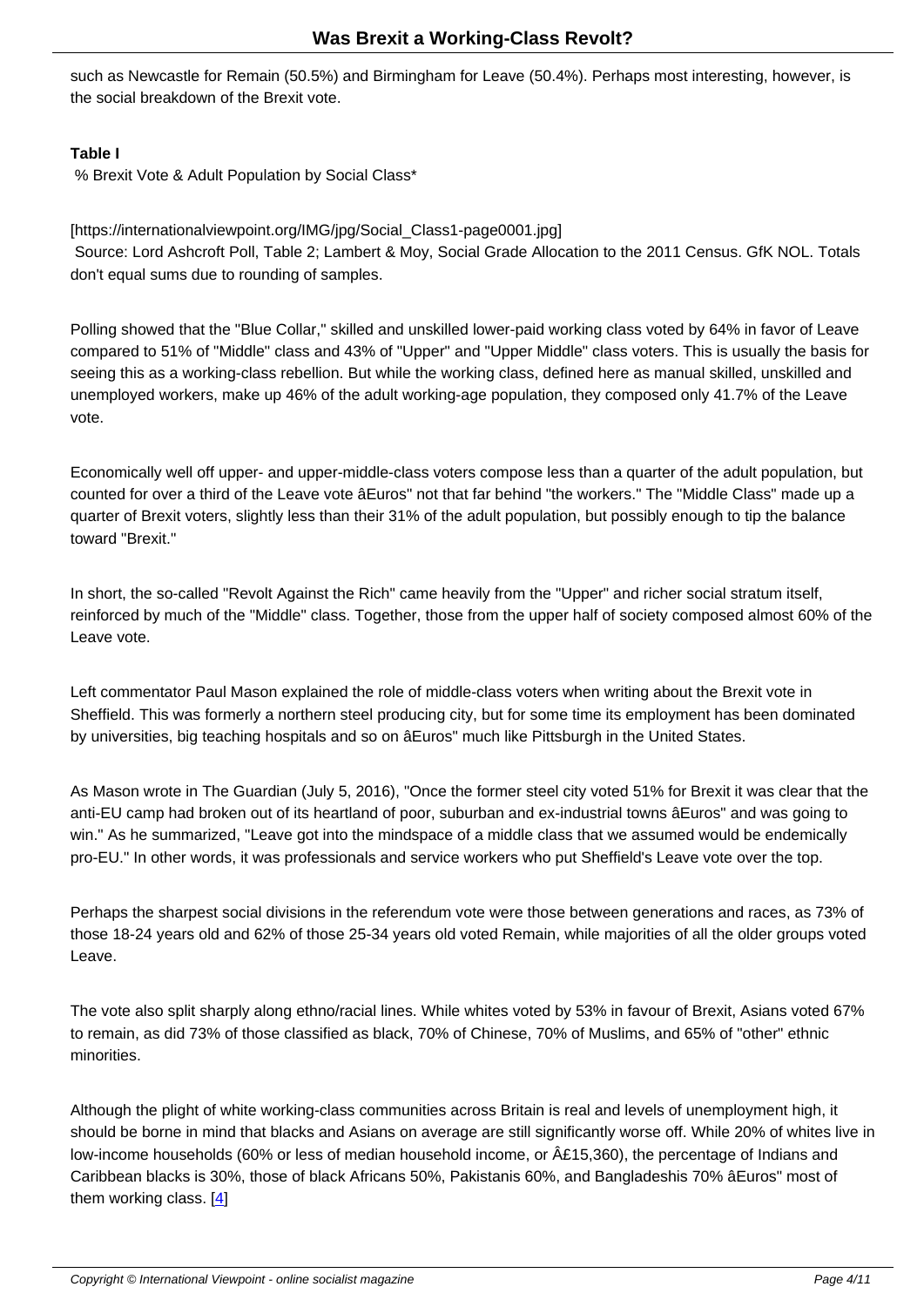#### **Role of Immigration and Elites**

Forty-nine percent of Leavers said having decisions made in the UK ("taking back control") was their number one reason for voting Brexit, while 33% put immigration at the top. Issues of EU "powers" and expansion got a poor 13% and the economy and trade only 6%.

Clearly, neither the internal affairs of the EU itself nor the economy and trade had much weight for Leavers. This is ironic considering that the Remain camp pushed hard on the negative effects of Brexit on the UK economy, and that free trade is a central policy of neoliberalism.

Free trade was certainly responsible for job losses in steel, shipbuilding and other industries in the heavily Brexit north of England and elsewhere. And the Transatlantic Trade and Investment Partnership (TTIP) was being negotiated between the EU and the United States even as the Brexit campaign unfolded.

Mention of the TTIP, however, was absent from the debate, despite the fact that it would further strip some British industries of jobs and impose privatization on the very public services on which the economically devastated communities of Wales, the Midlands, and Northern England depend, including the NHS.

Brexit could have been argued as a way of avoiding the TTIP and its consequences. As it turns out, however, the UKIP and Tory leaders who pushed for the referendum in the first place and determined the focus of the Brexit campaign are among "the strongest TTIP supporters," as one executive committee member of the big public sector union UNISON pointed out.

As Table II shows, concerning the importance of immigration alone the combined 1st and 2nd priority results show a strong tilt toward immigration by all groups of Brexit voters. As the UKIP poster described above reminds us, however, even the "take back control" slogan meant control of immigration and borders for many.

A majority of all those who voted Leave ranked immigration and border control as their 1st or 2nd reason. Those in the top social rank were less likely to give this as their first reason than others, but all groups were the same for 2nd choice and all Leave voters put immigration high on their list. Anti-immigrant and xenophobic views were prevalent in all social groups. This is not meant to be a comforting conclusion.

Table II

 "Best chance for the UK to regain control over immigration and its own borders" as 1st or 2nd Priority for Voting Leave

[https://internationalviewpoint.org/IMG/jpg/Reasons-page0001.jpg] Source: Lord Ashcroft Poll, Table 59.

The centrality of immigration in the campaign should come as no surprise given the roles of UKIP leader Nigel Farage, the erratic former Conservative mayor of London Boris Johnson, and Tory "Eurosceptic" and "Little England" Members of Parliament in initiating and shaping the Brexit campaign &emdash; people who are disproportionately privately educated and definitely not working class.

Ruling classes and their hangers-on are always divided by various interests and political views and the Brexit supporters among them represent the right-wing, more xenophobic faction of Britain's social and political elite. The Remain campaign itself was not only initiated but also organized by members of Britain's elite.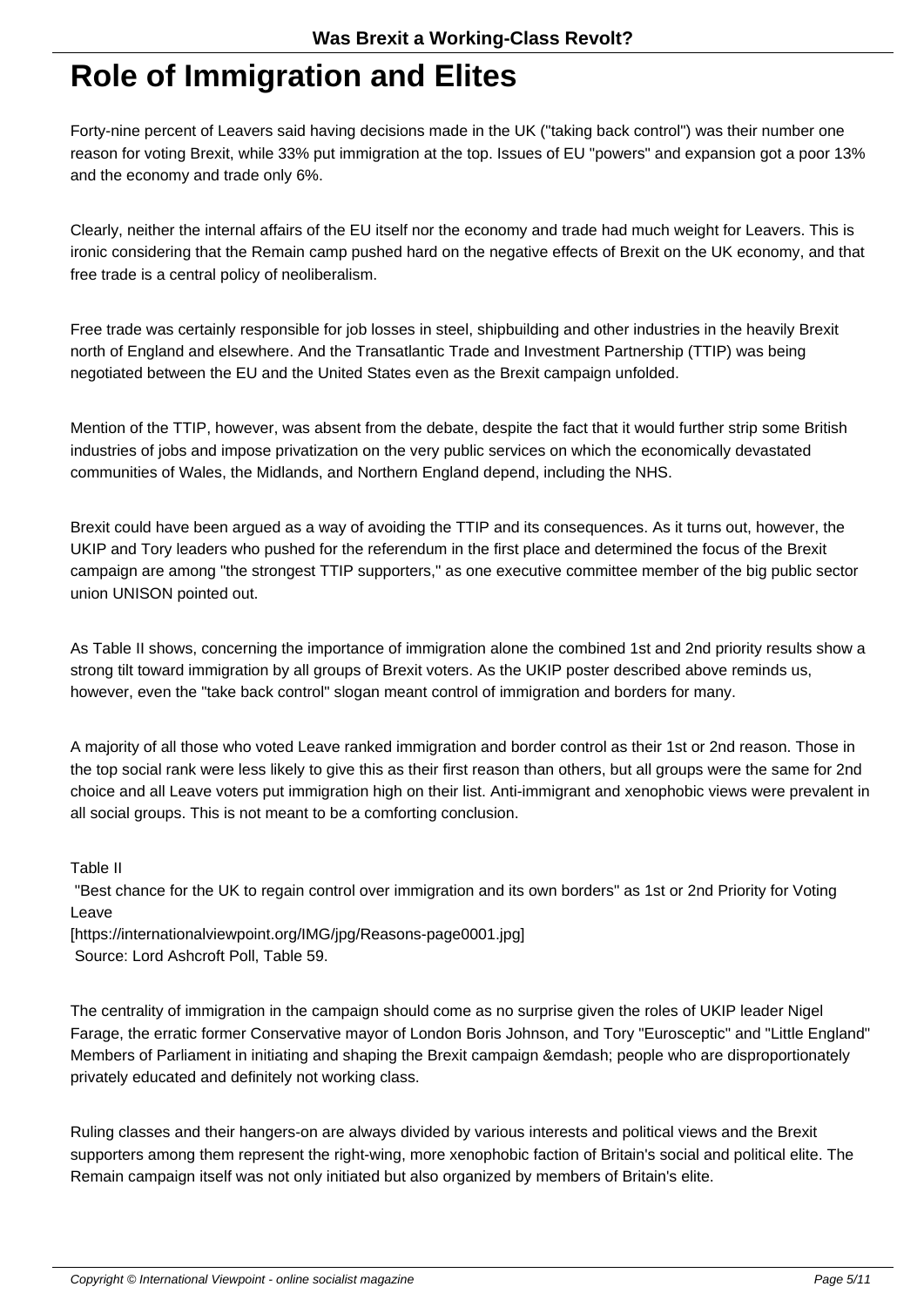Most banks and high profile multinational corporations advocated remaining in the EU. Nevertheless, a substantial minority of British business leaders favored and funded "Brexit." A letter signed by over 300 business leaders argued "Outside the EU, British business will be free to grow faster, expand into new markets and create more jobs. It time to vote Leave and take back control."

A frequently cited March survey by the Confederation of British Industry (CBI) found that 78% of those surveyed favored Remain. However, this survey of 400 businesses employing 1.5 million workers, averaging nearly 4000 workers per firm, clearly overrepresented the UK's largest businesses. In contrast, a survey taken by the British Chamber of Commerce in May found that 37% of "senior" business people favored a Leave vote, while a BBC poll of 2200 business leaders found that 33% of exporters and 43% reliant on the domestic market would vote Leave.

When it came to funding the referendum campaigns, the role of the rich is even clearer. The Leave campaign outspent the Remain campaign by over  $\hat{A}E3$ million:  $\hat{A}E17.5$  million to  $\hat{A}E14.2$  million, according to the Electoral Commission. This does not even include money spent by the political parties or the £9.3 million the government spent on its pro-EU brochure. Small donations were not reported, but there is no evidence of "crowdfunding." Funding was overwhelmingly by the "in-crowd."

Theoretically, each campaign had spending limits:  $\hat{A}E7$  million for the two officially designated campaigns, "Vote Leave" and "Britain Stronger in Europe." This, however, was easily circumvented by registering other campaign organizations such as "Leave.EU Group Ltd," "Brexit Express," "Grassroots Out Ltd," or "Conservatives In Ltd," each of which could spend up to £700,000. The donations reported by the Electoral Commission include those from companies, organizations and individuals to all registered campaigns.

Nearly half of the Remain campaign's  $\hat{A}E14.2$  million came from two billionaires and five U.S. financial firms. British supermarket mogul Lord David Sainsbury contributed £4.2 million, billionaire financier David Harding kicked in £1 million, and U.S. financial giants J.P. Morgan, Morgan Stanley, Citigroup, Goldman Sachs and Bloomberg together gave £1.75 million, totaling almost £7 million. Notably absent were the big British, European and American industrial corporations that function in the UK.

The bigger bundle of £17.5 million for the Leave campaign came from a somewhat broader array of Britain's millionaires and billionaires. Topping the list was Peter Hargreaves, a financial services billionaire worth £2.4 billion, who contributed  $\hat{A}$ £3.2 million to Brexit. Jeremy Hosking, a private equity investor worth  $\hat{A}$ £330 million, gave  $\hat{A}$ £1.5 million to various Leave campaign organizations. He was followed by Diana Van Nievelt Price, a Midlands manufacturing millionaire who donated  $\hat{A}E1$  million to the Leave campaign, while International Motors, Ltd., which imports Asian-made cars into the UK and EU, gave  $\hat{A}E850,000$ .

Another MidÂ-lands millionaire, Gladys Bramall, donated £600,000. Hedge fund manager Crispin Odey, personally worth £1.1 billion, kicked in £356,000, followed by property developer Michael Freeman at £348,000. In fact, three of the five donors who gave  $\hat{A}E1$  million or more in a single contribution supported Brexit, while of the 76 individuals and businesses who contributed  $\hat{A}E100,000$  or more in a single donation, 40 gave to the Leave campaign. Several of these donors gave multiple contributions.

One could go on, but the point is clear. With the exception of  $\hat{A}E30,000$  from one trade union (National Union of Rail, Maritime, and Transport Workers) for Brexit,  $\hat{A}E7,320$  from the liberal Roundtree Charitable Trust (Remain), and £600,000 in public funds for each side from the Electoral Commission, the referendum campaigns were paid for by members of Britain's capitalist class, feuding among themselves, with a little help from U.S. finance capital for the Remain side.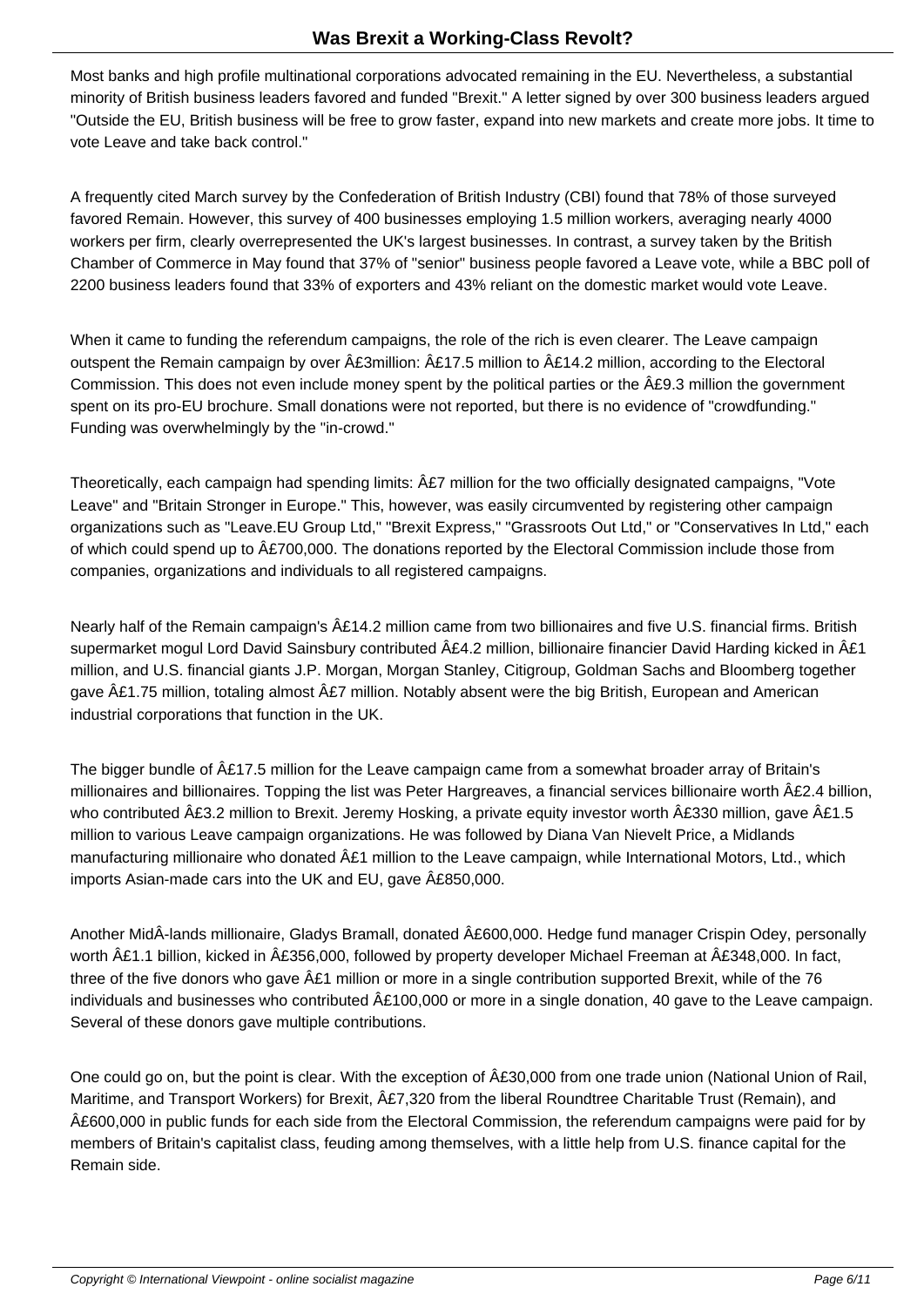The Leave "revolt" was initiated within the elite itself, organized by its more xenophobic public figures, generously funded by many of its richer members, and propagandized for by a majority of its daily press. Its voting base was a cross-class coalition of convenience mobilized by nationalist, anti-immigrant and even openly racist appeals.

While most multinationals backed Remain verbally, when it came to putting their money where their mouths were, on average Britain's rightward-leaning and ideologically motivated rich gave even more generously to Brexit than their pro-EU class mates did to Remain.

One section of British corporate capital that threw its majority weight loudly behind Brexit was the daily press. Despite the decline of the print media in recent years, this is still a  $\hat{A}E5$  billion a year industry that reaches millions of people every day. The major British daily newspapers are national in circulation with right-wing papers far outstripping those on the liberal or center-left of the political spectrum.

The Daily Mail, Daily Express, Daily Star, Daily Telegraph, and Sun, all known for their anti-immigrant bias and with a combined daily circulation of just over 5 million, supported Brexit. On the other side, The Guardian, Daily Mirror and Financial Times with a total circulation of 1.3 million supported Remain. It is the five pro-Leave dailies with nearly four times the circulation of the pro-Remain papers that reach most working- class readers daily.

The idea that this "revolt" was somehow progressive or an opportunity (as opposed to a serious challenge) for the left in any way doesn't hold water âEuros" even though the anger of white working-class voters at some of their "betters" was real.

Not surprisingly Donald Trump, who benefits from similar downwardly mobile middle- and working-class anger, and who happened to be in Scotland during the referendum visiting one of his landscape-wrecking golf courses, praised the Brexit outcome. Far more ideologically consistent than Trump's erratic "populism," however, are the growing far right and neo-fascist movements in Europe hailing Brexit as the beginning of the end of the EU.

Already far right parties in France, Italy, the Netherlands, and elsewhere have called for similar referenda. In response to the UK vote Marine Le Pen, leader of France's far right National Front said, "I would vote for Brexit, even if I think that France has a thousand more reasons to leave than the UK." She called for a French referendum on the "decaying" EU. The Netherlands' anti-immigrant political leader Geert Wilders called for "Nexit," saying "Now it's our turn."

A leader of the right-wing German Alternative für Deutchland hailed Brexit, as did Greece's neo-fascist Golden Dawn which welcomed "the victory of the nationalist and patriotic forces in Great Britain against the European Union."

Similar statements came from the Sweden Democrats, the Danish People's Party, and Italy's Northern League, all far right groups. Some on the European far left welcomed Brexit as a slap at the EU and the devastation it has wreaked on Greece and others on the "periphery," but it is the right that is leading the charge against the EU and is certain to reap the benefits.

### **The Positions of the Unions**

Most British unions urged members to vote to remain in the EU in order to protect workers' rights such as limits on working time to 48 hours a week; equal treatment of full-time, part-time and agency workers; mandated paid vacation days; and paid maternity and paternity leave all currently guaranteed by EU directives or laws.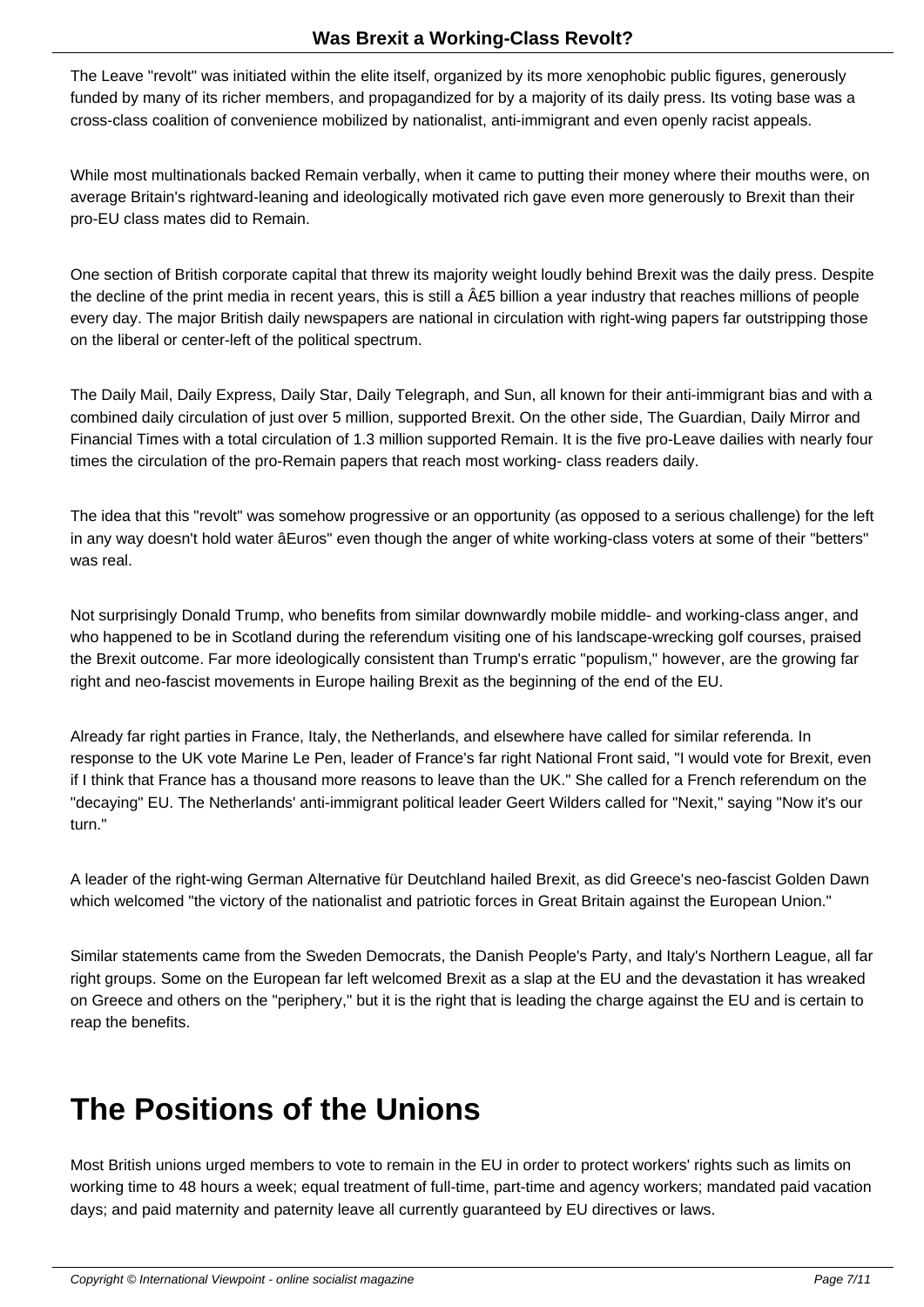A letter from the leaders of ten of Britain's largest unions warned, "If Britain leaves the EU, we are in no doubt these protections would be under great threat. After much debate and deliberation we believe that the social and cultural benefits of remaining in the EU far outweigh any advantages of leaving."

The threat was that the Conservative government would move to eliminate these and other labor rights once EU standards no longer applied, as well as advancing their proposed "Trade Union Bill" that would make strikes even more difficult. To what extent these union leaders actually campaigned among their members for a Remain vote is not clear, and the unions did not appear central to the national debate.

Three unions usually associated with the political left, however, supported Brexit: two railroad workers' unions and the bakers. The joint statement from these unions argued, "The EU is anti-worker and cannot be reformed. We support a Leave vote in the forthcoming referendum because we believe the EU acts overwhelmingly in the interests of big business and against the interests of workers."

At the same time, referring to the mounting immigrant crisis on the borders of the EU, they opposed the idea of "fortress Europe," stating, "We profoundly regret that children and families fleeing poverty, persecution and war are not being allowed in to Europe." They also distanced themselves from the mainstream Leave campaign, saying "Unlike UKIP and others we don't believe Britain should be an island unto itself. Our country, and indeed many countries, are nations of immigrants."

Both the pro- and anti-EU positions of the unions assumed that the vote was really about economic issues and EU policies, good or bad, pro- or anti-worker. In fact for most Leave voters immigration per se had become a central or even the central issue.

Most unions did respond to the rise in hate crimes in the wake of the vote. Unite, Britain's largest union with 1.4 million members, said "it will be redoubling its efforts in workplaces and communities to challenge those seeking to spread fear and hate." Soon, however, most union leaders turned their attention to the political crisis that quickly emerged after the unexpected majority for Brexit.

# **Political Aftershocks**

The political fallout of Brexit was fast and dramatic. David Cameron, who had been cock-sure that the "quiet people of Britain" would vote to remain in the EU, resigned as Prime Minister and Conservative Party leader. This precipitated a leadership struggle within the already deeply divided Tory Party. The bitter contest, however, rapidly turned into a coronation of Home Secretary Theresa May as opponents were stabbed in the back or dropped out.

Theresa May became the new Prime Minister on Wednesday July 13, delivering an out-of-character "populist" speech in which she expressed her concern for the masses. As Home Secretary she presided over immigration matters for the last six years. Although she supported the Remain campaign, she has been harsh on non-EU immigrants.

Unless the Conservatives call a general election in the fall and lose, under the prevailing five-year term rule put in place by the Conservatives themselves they will be free to impose their policies for nearly four more years. As the union leaders warned, May will no doubt impose the Tories' anti-union, austerity and creeping privatization agenda as soon as possible.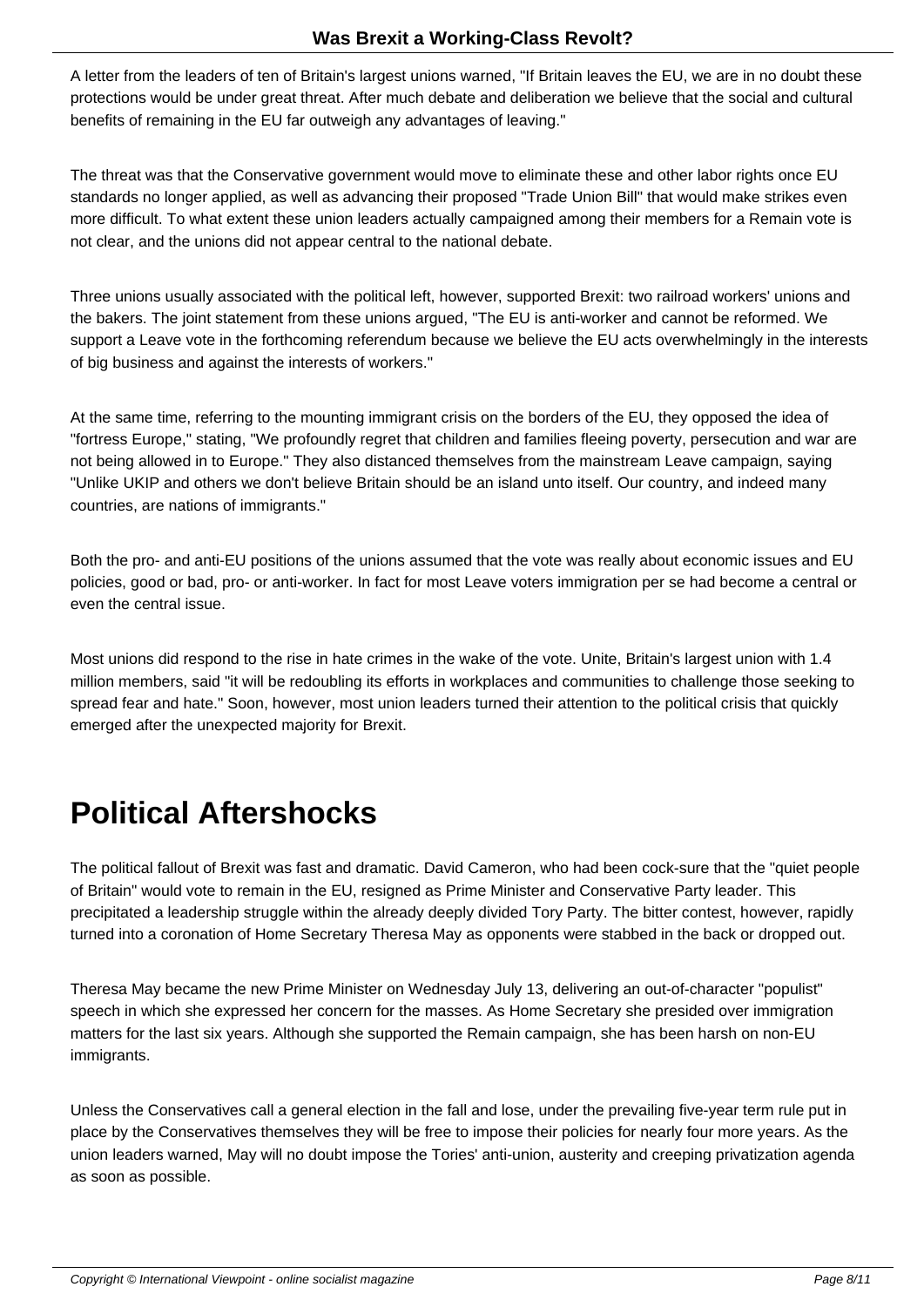Just what sort of relationship she will negotiate with the EU is unclear. Membership in the Single Market, without political EU membership, á la Norway is frequently mentioned, but this would involve the continued free movement of labor. In any case, May seems determined to put off invoking EU article 50 which would officially initiate negotiations with the EU over exit. Whatever the new relationship with the EU is, increased reliance on the United States is almost certain.

An even more severe crisis has struck the Labour Party. Last November the membership of the Labour Party surprised its mainstream leaders when left-winger Jeremy Corbyn was elected party leader by 60% of the membership along with the support of most trade union leaders. Thousands joined or rejoined the party to vote for Corbyn in hopes of turning Labour away from the Tory-lite, "Third Way" (Clinton-like) policies of Tony Blair and his fellow modernizers.

The "Blairite" majority of sitting MPs, however, never accepted Corbyn as a viable party leader capable of winning the next general election in 2020. For months they attacked Corbyn sometimes openly, undermined his leadership as best they could, and plotted his political demise. Brexit offered the plotters the opportunity to make their move.

Corbyn's less than aggressive campaign for Remain was blamed for the Brexit vote. While this was highly unlikely as two-thirds of Labour voters voted to remain, it nevertheless became the excuse to attempt a coup. Within four days of the referendum 20 of Corbyn's "shadow cabinet" had resigned.

Barely a week after the referendum, Labour MP's voted "no confidence" in Corbyn by 172 to 40. The vote, however, is non-binding. Only a vote of the membership can unseat the party leader.

In response to earlier attacks, Corbyn supporters formed a grassroots organization known as Momentum to defend the leader and advance left politics in the Labour Party. Momentum, which claims 100,000 members, has held rallies around the country and is preparing for the coming leadership election by "mobilizing supporters using technology with help from those who were involved in the campaign for Bernie Sanders," according to The Guardian (July 6, 2016)

As of July 11 Corbyn was officially challenged to a leadership contest by "shadow" business secretary Angela Eagle, sparking an official leadership election. Eagle claims not to be a Blairite, but she voted for policies that Blairites voted for, including the Iraq War, university tuition fees, and the renewal of the Trident nuclear submarine.

Owen Smith, a newcomer elected to parliament in 2010 also threw in his hat. In the end a vote by Labour MPs convinced Eagle to withdraw, making Smith the "official" anti-Corbyn candidate. Amid bitter disagreements, on July 12 the Labour National Executive Committee (NEC) finally agreed to a leadership election with Corbyn on the ballot.

Of the thousands who have joined the party recently, only those who joined before January can vote. Supporters can sign up for  $\hat{A}E25$  to vote, compared to  $\hat{A}E3$  last fall. To further reduce any "movement"-like aspect of the election, the NEC also banned party branch meetings during the election period âEuros" a rule some have already ignored. Actual voting by paper ballot or online will take place between August 22 and September 21, with the outcome to be announced at the party conference on September 24.

Uncertainty is the crowning achievement of the EU referendum. No one really knows what the outcome of Brexit will be in terms of Britain's relationship to the rest of Europe or the future of its economy. Nor is the resolution of Labour's crisis at all clear. Even if Corbyn wins the new leadership election, which at least seems likely, it is difficult to see how that party can be united to be an effective opposition or win the next general election. There is talk of a split.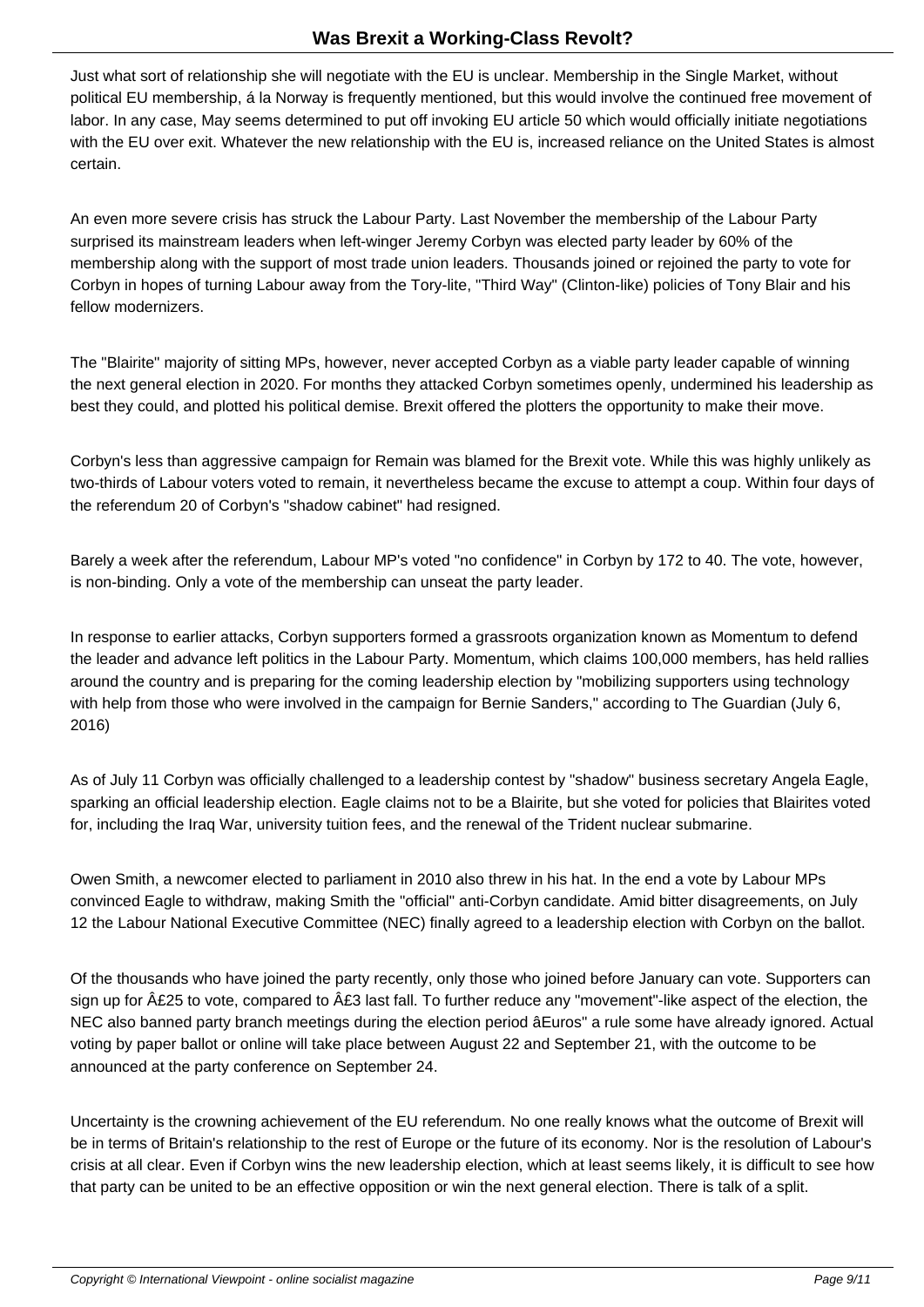The hope, of course, lies with the movement from below that Corbyn helped to spark against the Blairite neoliberal agenda. The bull-headed determination of the Tories, despite Theresa May's "populist moment" upon taking office, to plow ahead with their plans to do what even the EU couldn't may in turn provide further fuel for resistance on the ground.

There was a left case for Britain leaving the EU, known âEuros" you might have guessed âEuros" as "Lexit." As one writer recently summarized a common left view of the EU, "No one disputes that the EU is currently organized as an undemocratic oligarchy, which has helped both national and transnational elites impose punishing neoliberal policies on an entire continent." [5]

The institutions of the EU are indeed undemocratic, neoliberal at their core, hostile to unions and workers, vicious toward weaker economi[es](#nb5), and probably beyond reform. In so far as there ever was a broader "social dimension" it was killed in 1992 with the Maastricht Treaty, largely at the behest of the UK government.

The problem for "Lexit," however, was that the actually existing referendum campaigns, slogans and arguments on both sides as well as the major concerns of most voters were not about the workings of the EU or its neoliberal policies. They were far more focused on the fate of Britain and the fear of immigration that infects significant sections of its population âEuros" as it does many countries these days.

The left's anti-EU voice, focused on the problems of the EU itself, was drowned in the noise of the reactionary UKIP and Tory Leave campaigns.

### **What About the EU?**

While an analysis of the EU itself is beyond the scope of this article, it was clearly in trouble long before the UK referendum. As one writer sceptical about the EU's future argues, "The European union cannot manage any of the present crises it faces." [6] These include the EU economy as a whole, the financial crisis of several "euro-zone" member states and possibly of the Euro itself, the deep inequality between and within its member nations, the refugee crisis at its doors, and the political polarization and rise of the far right spreading across the continent.

If the EU is moving toward disintegration, so far at least it is doing so on the basis of a resurgence of rampant nationalism not a socialist or even social democratic future.

Whether or not the EU can be reformed is beside the point. The left and the labor movements of Europe have little choice but to fight for gains, oppose neoliberal anti-worker national and EU policies, recruit immigrant workers, provide hope through struggle for abandoned working class communities, and form a counter force to racism and the far right, while preparing for bigger fights down the road.

There is a greater chance of success if they work together across Europe rather than splintering off into their separate national back yards. In or Out, on this matter there is no choice.

Against the Current